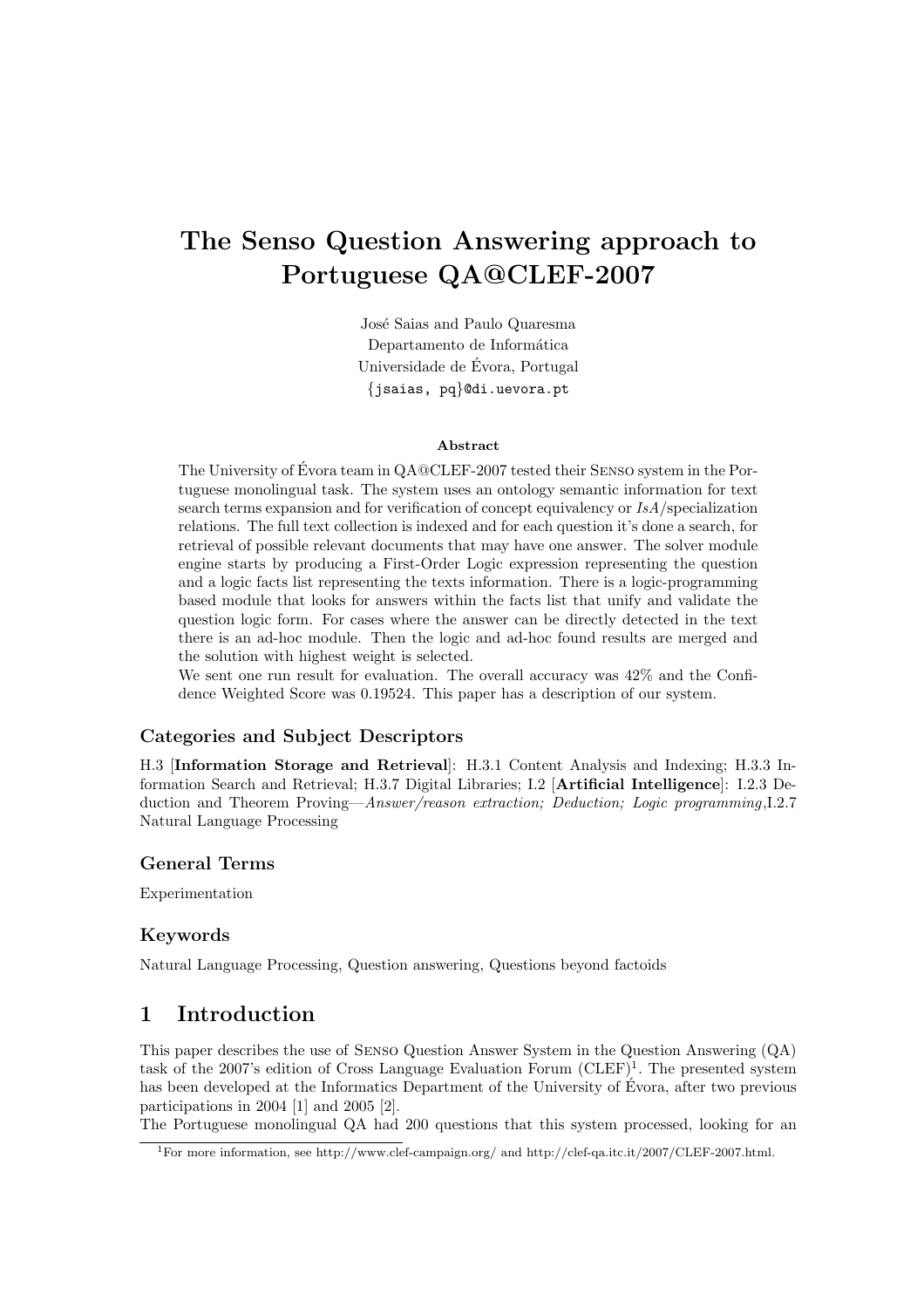answer in the texts. Besides the usual newspapers collections from Público and Folha de São Paulo, the system had to consider also the Portuguese articles from Wikipedia.

Other relevant innovation was the existence of clusters or groups of questions about the same implicit topic, with possible anaphoric references between one question and the others. In such case, the system identifies the topic either in the first question or in the first answer, as referred in the guidelines.

This QA system (Senso) is based on the authors previous work [3] and [4]. It uses an ontology as a knowedge base with semantic information usefull in several steps along the process.

The next section explains the system architecture. The followed methodology is described with examples in section 3. The evaluation of the obtained results is presented in section 4. Finally, some conclusions and future work are pointed out in section 5.

# 2 System Architecture

Senso Question Answer System has five major modules: Libs, Query, Solver, Ontology and Web Interface. Figure 1 represents the way they are connected.



Figure 1: Senso Modules

The Libs Module contains collections of text documents. These collections are seen as libraries that contain information needed for question answering. It had the five collections: Público and Folha de São Paulo from years 1994 and 1995, plus the Wikipedia documents.

All the questions are firstly analyzed by the *Query Module*. The query group identifier determines if a query will be associated with the first from that group. This module will also select a set of relevant documents for each question, as explained later.

When we have an isolated sentence it's usually difficult to automatically capture its meaning. The Senso Ontology module has a starting knowledge base with semantic information that helps to perform the sentence analysis and the subsequent inference processes. This information is structured by an OWL<sup>2</sup> Ontology including concepts, relations and properties. The OWL language has the intended semantic features and it is suitable for web publications, allowing us to share parts of our knowledge base in a direct and appropriate manner.

Besides concept "IsA" relations, the ontology includes some simple facts about everyday life that might be very useful for text analysis. Our current ontology contains about 3500 concepts and has several relations connecting them: isA, usedFor, locatedAt, capableOf and madeOf. These concepts and relations represent a small common sense knowledge base about places, entities and events. Some of the top-level concepts are shown in figure 2.

The *Solver Module* performs a search for plausible answers in the identified relevant documents, being aware of the semantic expressed in the ontology. It has a logic-programming based tool and an ad-hoc answer selector.

<sup>2</sup>OWL[8] is the short name for Web Ontology Language and it is a language proposed by the W3C consortium to be used in the Semantic Web for the representation of ontologies. This language is based in the previous DAML+OIL (Darpa Agent Markup Language) language and it is defined using RDF (Resource Description Framework).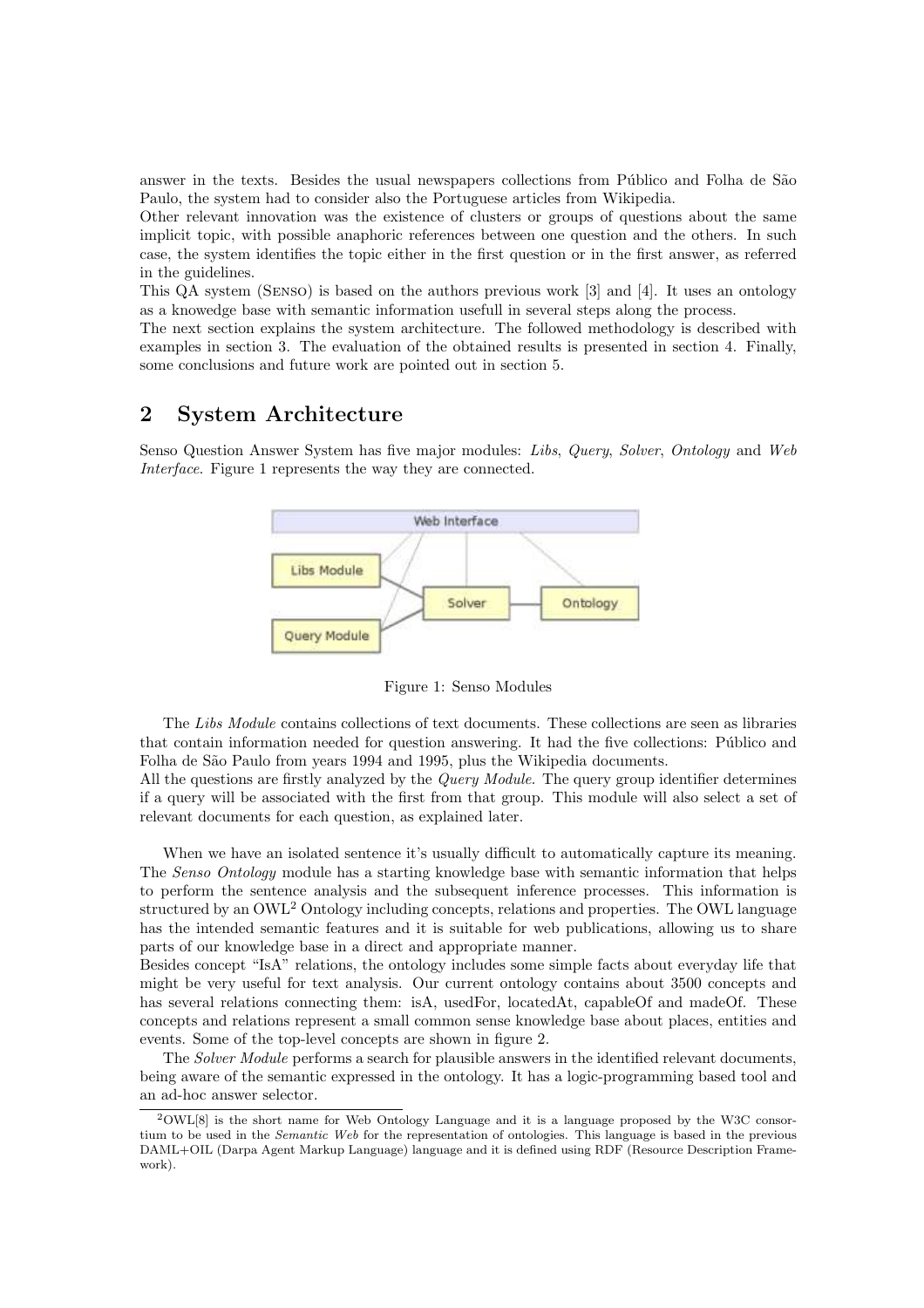

Figure 2: Senso Ontology: top-level concepts

The Web Interface layer allows an easier and friendly usage of the system, simplifying the analysis of each intermediate step in the process, as illustrated in figure 3. This interface is used to browse the ontology and to make small changes to it. We can also use a web browser application to search for documents (or queries) and read them.

Next section explains the methodology used to find the answers.



Figure 3: Web Interface: options for intermediate analysis

# 3 Methodology

This section explains our approach to CLEF-2007 Question Answer track in detail.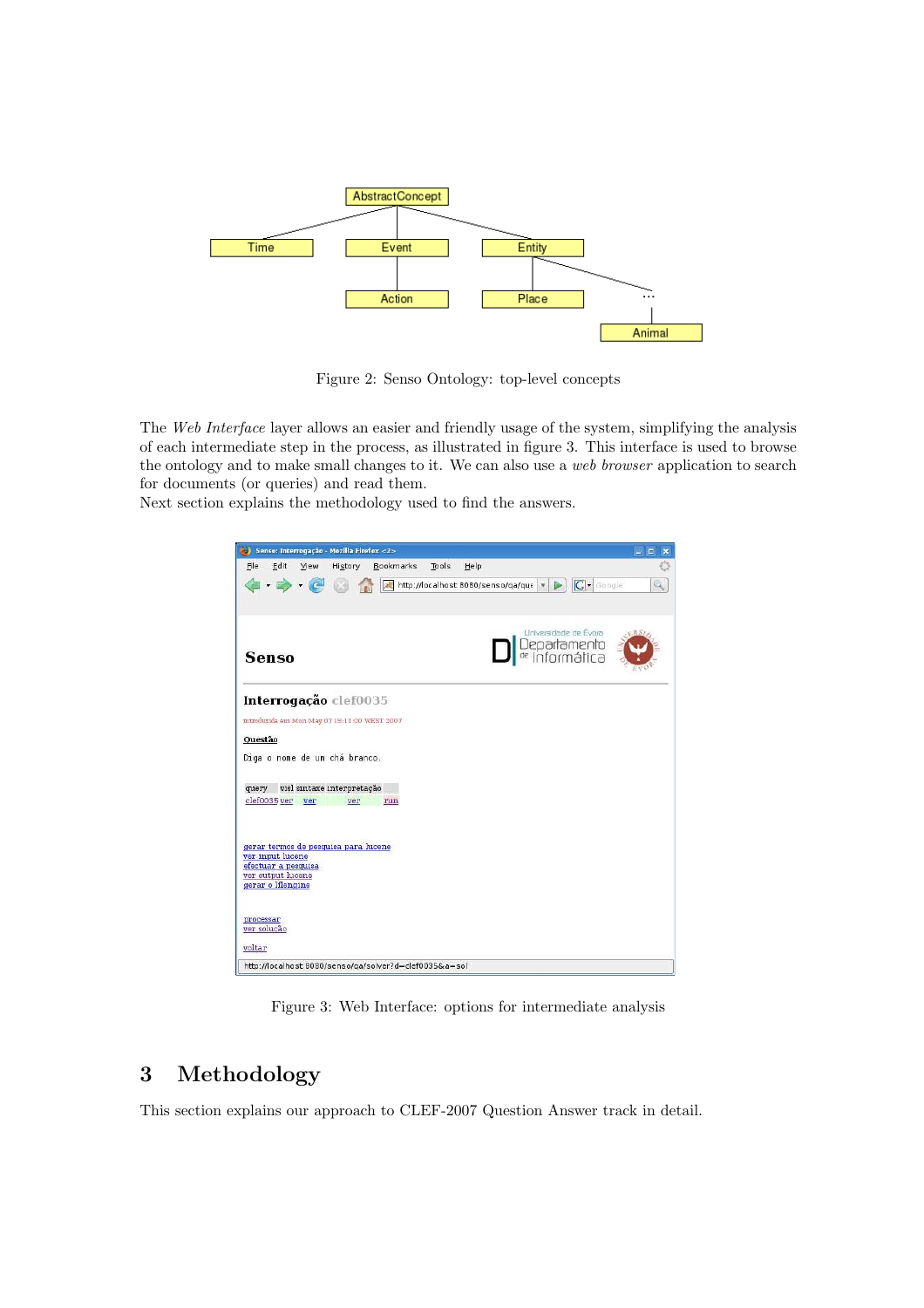#### 3.1 Import the Text Collections

The starting point is the information source: the document collections. This year we had 210734 newspaper texts and 336622 Wikipedia texts for the Portuguese target language. The XML collection files were processed and split in single texts, along with important metadata. The Libs Module keeps all these individual documents, being aware of their temporal context, which is obtained from the collection.

Because we needed to perform some text search operations, the collections were indexed at this point with Lucene<sup>3</sup>, a full-featured text search engine library. Lucene scoring uses a combination of the Vector Space Model and the Boolean model to determine how relevant a given document is to a query.

Each text was then processed with PALAVRAS<sup>[5]</sup>, a syntactical parser<sup>4</sup> based in the Constraint Grammars formalism that has a good coverage of the Portuguese language. This tool gives a detailed morpho-syntactical representation of the text for latter usage.

#### 3.2 Question Analysis

Each question is processed with the syntactical parser Palavras[5] and a semantic analyzer able to obtain a partial semantic representation. The technique used for this process is based on Discourse Representation Structures (DRS) [7]. The partial semantic representation of a sentence is a DRS built with two lists, one with the rewritten sentence and the other with the sentence discourse referents. We are only dealing with a restricted semantic analysis and we are not able to handle every aspect of the semantics. The DRS is a First-Order Logic expression which the logic resolution tool will try to understand.

Let us consider the following definition question, in this year's edition:

```
Quem é Boaventura Kloppenburg ?
```
Figure 4 shows the morpho-syntactical representation given for that question. We can see the parser tags identifying the subject, the predicate and the interrogative form quem (Who). Figure 5 has the DRS for the same question, with the semantic representation used by the system for latter logic inference process.

> $0 \times f \cdot 1$ =SC:pron-indp('quem' <interr> M/F S) Ouem  $= P: v - fin('ser' PR 3S IND)$ =SUBJ:prop('Boaventura\_Kloppenburg' <org> F S) Boaventura\_Kloppenburg  $=$ ?

> > Figure 4: Syntactical Parser: sample output

```
querv(clef0012
.cteroorz;<br>[ name(_199, 'Boaventura_Kloppenburg' , ['F', 'S', 'Boaventura_Kloppenburg' ],
         J ).
      \mathbf{I}q(_200, 'quem' , ['M/F', 'S', 'quem' ],<br>[ ] ),<br>'ser'(_199,_200,
      [ modif(verb, ser', ['PR', '3S', 'IND'] ) ] ),
   [ modif(ordObVSu), modif(casoSerNProp) ]
                                                       \overline{1}.
[ ref( 199), ref( 200) ] ).
```
Figure 5: DRS for Question 12

Our question answer system does a preliminary information retrieval task, in order to define a set of potentially relevant documents for each question. The amount of chosen documents may

<sup>3</sup>Apache Lucene is an open source project. http://lucene.apache.org/

<sup>4</sup>Tool developed by Eckhard Bick. VISL Project: http://visl.hum.sdu.dk/visl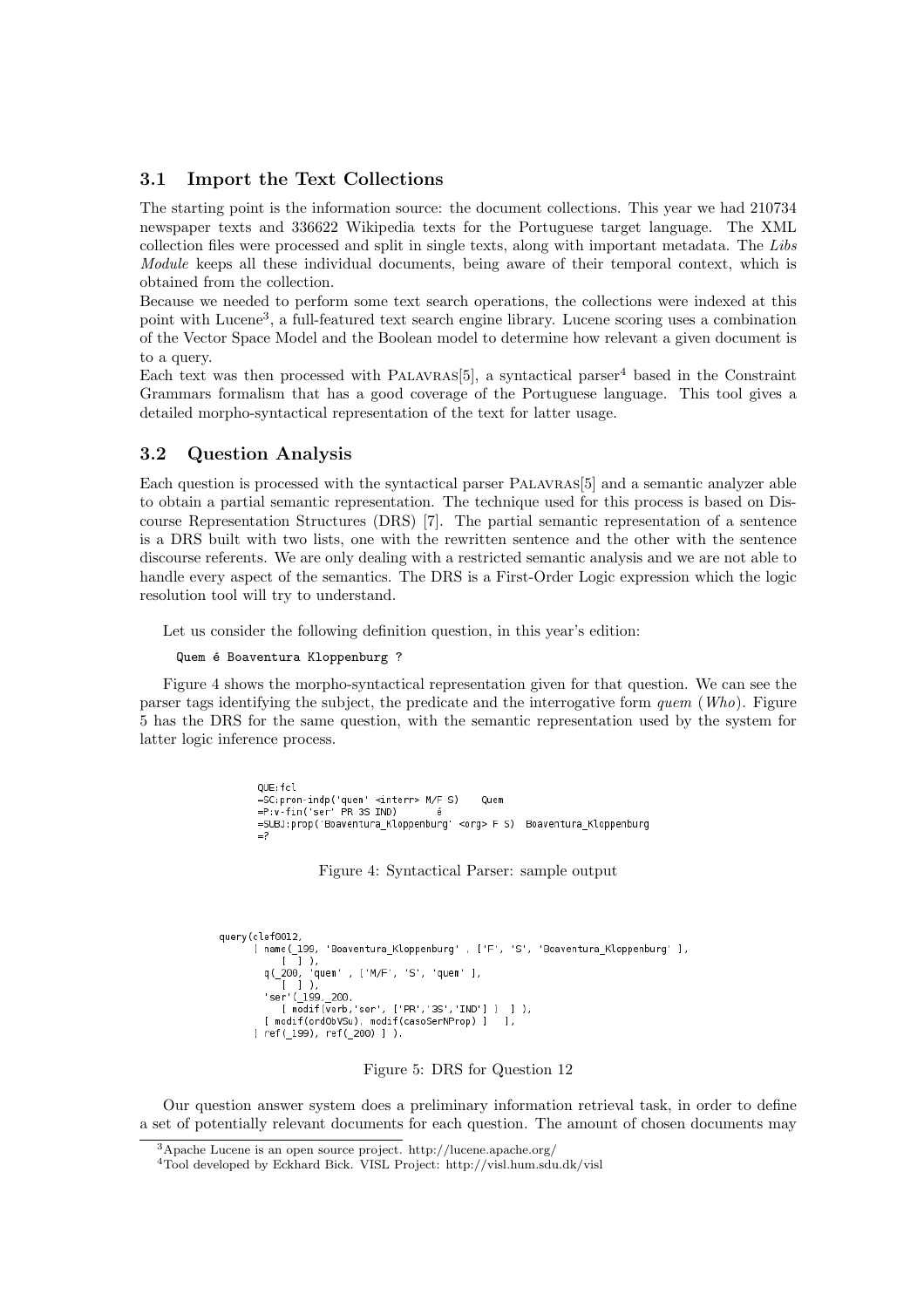be from zero to several hundreds. This avoids the computational complexity of dealing with more than a half million texts. In the case where no candidate documents are found the system cannot find an answer and the result is NIL.

The Query Module produces the Lucene search query. This is done with the question text terms and, for some, their related terms. So, if a question has something like "Which bird..." the text search query will include synonyms of bird and specialization terms given by the Senso ontology, such as *eagle*. This semantic operation in the query allows the retrieval of a text that may not have the word bird but is still relevant as a possible answer source. Question 15 asked which tree is present in the Lebanon flag. The answer was cedro (or cedar, in English). Being aware that cedar is a tree was important to the process.

When the question belongs to a cluster and it is not the first from that group the query is fed with more terms, in order to include the implicit topic. The system goes back to that cluster's first question and gets their search terms and answer into the Lucene query.

# 3.3 Solver Engine

The Solver Module is the core piece in our methodology. It is responsible for finding a list of answers for a query. Each answer has a weight and a support note: sentence or expression justifying the answer and it's document identifier, as we can see in figure 6 for the question 17:

```
O que é um barrete frígio ?
```

| Valor                                                  |    | Peso Documentos que suportaram a resposta                                                                                                                                                                                                                                  |
|--------------------------------------------------------|----|----------------------------------------------------------------------------------------------------------------------------------------------------------------------------------------------------------------------------------------------------------------------------|
| uma espécie de touca ou<br>carapuça                    | 93 | doc w107696<br>respSupport [96]<br>O "'barrete frígio"' ou "'barrete da liberdade'" é uma espécie de touca ou carapuça, originariamente<br>utilizada pelos moradores da Frígia (antiga região da Ásia Menor, onde hoje está situada a Turquia ).[h02][h05]<br>(1)          |
| barrete da liberdade.                                  | 92 | doc w107696<br>respSupport [95]<br>O "'barrete frígio"' ou "'barrete da liberdade'" é uma espécie de touca ou carapuça, originariamente<br>utilizada pelos moradores da Frígia (antiga região da Ásia Menor, onde hoje está situada a Turquia<br>Ib02oulb05oul<br>$^{(1)}$ |
| utilizada pelos sincretistas<br>helenistas e romanos   | 91 | doc w107696<br>respSupport [95]<br>O barrete frígio é utilizada pelos sincretismo sincretistas helenistas e romanos, ainda que originalmente<br>persa, deus salvador Mitra (divindade)  Mithras .[h02][h05]                                                                |
| familiar a alguns como o<br>adorno de cabeça do Smurfs | 91 | doc w107696<br>respSupport [95]<br>O barrete frígio é familiar a alguns como o adorno de cabeça do Smurfs Ih02 IIh051<br>(1)                                                                                                                                               |

Figure 6: Definition question result

The search for plausible answers is done on the Lucene selected documents by two tools: the logic solver and the ad-hoc solver.

The semantic analyzer used before for the query will now produce a DRS list for the selected texts. This list is seen as a small and question dedicated knowledge base: the facts list. The logic solver is a logic-programming based module that performs a pragmatic interpretation of the query DRS over the full system knowledge base (the ontology and the facts list). It tries to find the best explanations for the question logic form to be true. This strategy for interpretation is known as "interpretation as abduction" [6].

The inference process is done with the Prolog resolution algorithm, which tries to unify the referents from the query with referents from documents, in the facts list, with help from the semantic information given by the ontology.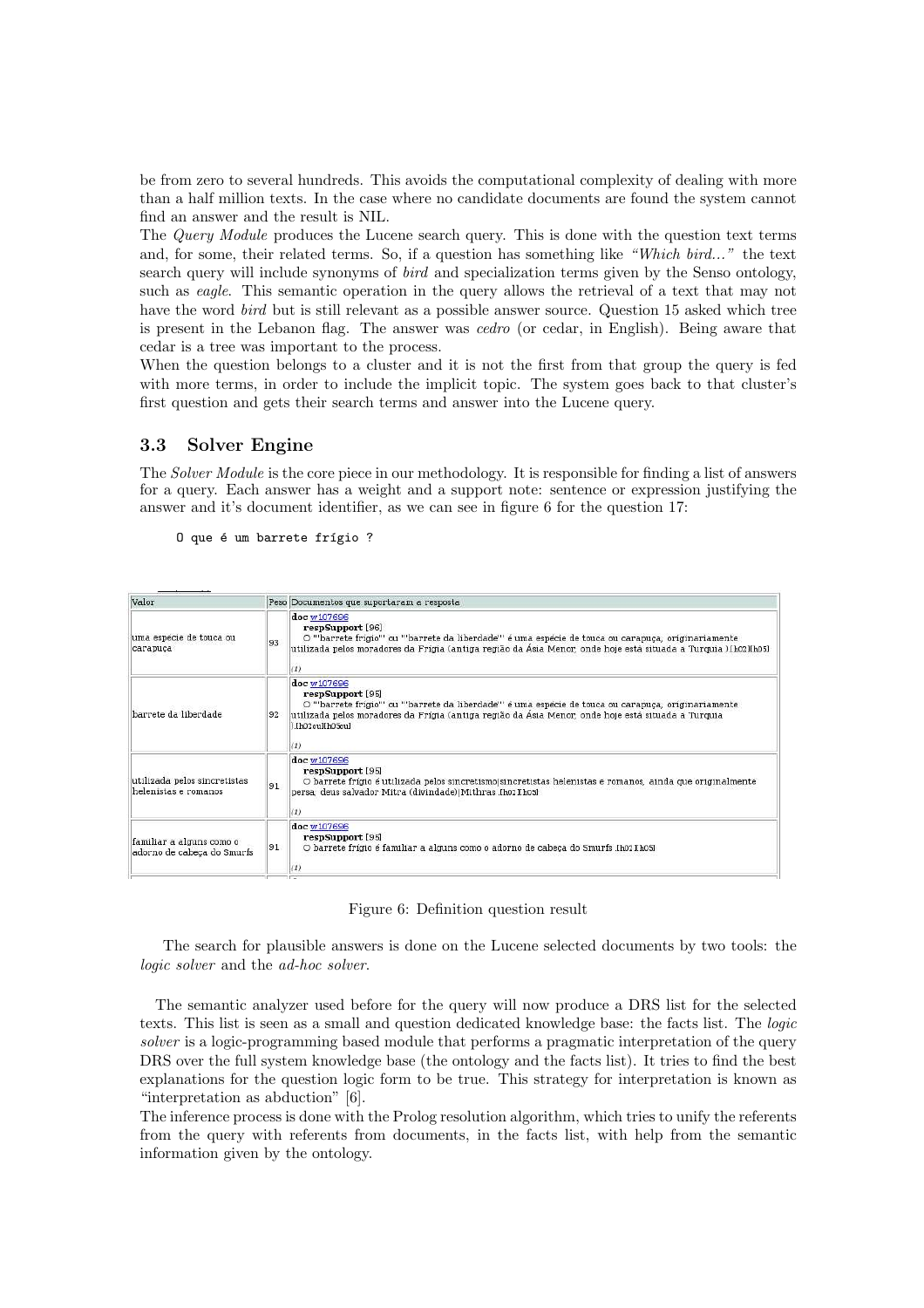The ad-hoc solver is an answer generator for specific cases where the possible solution can be directly detected in the text. The system verifies each case specific conditions for the query and text expressions. When the conditions are verified, that ad-hoc case gives one answer. Verifying the conditions might include a term semantic test for equivalence or "IsA" relation with another term, which is done by ontology analysis.

Figure 7 has a list of answers for question 34:

#### Qual o diâmetro de Ceres ?

This is a Factoid question about a measure. The ad-hoc solver identified the term diâmetro (diameter) and searched for numerical answers, including the unit of measure  $(km, metros)$ .



Figure 7: Numerical factoid question result

The logic and ad-hoc found results are then merged to a final and weight sorted list. The answer merging process checks for repeated values and joins their support data, assigning the highest weight to that result. When the system finds more than one result for a question the QA@CLEF answer is the one with the maximum weight.

# 4 Results

In this QA@CLEF's edition, the Universidade de Évora's group registered for the monolingual Portuguese task, as did in previous participation [2], in 2005. The proposed system was applied to the set of 200 questions and one run output was sent for evaluation.

A correct answer was found for 84 questions, which corresponds to an accuracy score of 42%. This value represents a relative increment of 68% from our department last participation global accuracy (25%).

Analyzing the results by question category, we can say that most of the errors were in the 90 wrong NIL returned values, where the system could not find an answer. Then, the List and Temporally Restricted questions represented a challenge and the obtained accuracy for these cases was around 20%. In the Factoids category the system had an accuracy close to the overall value, it was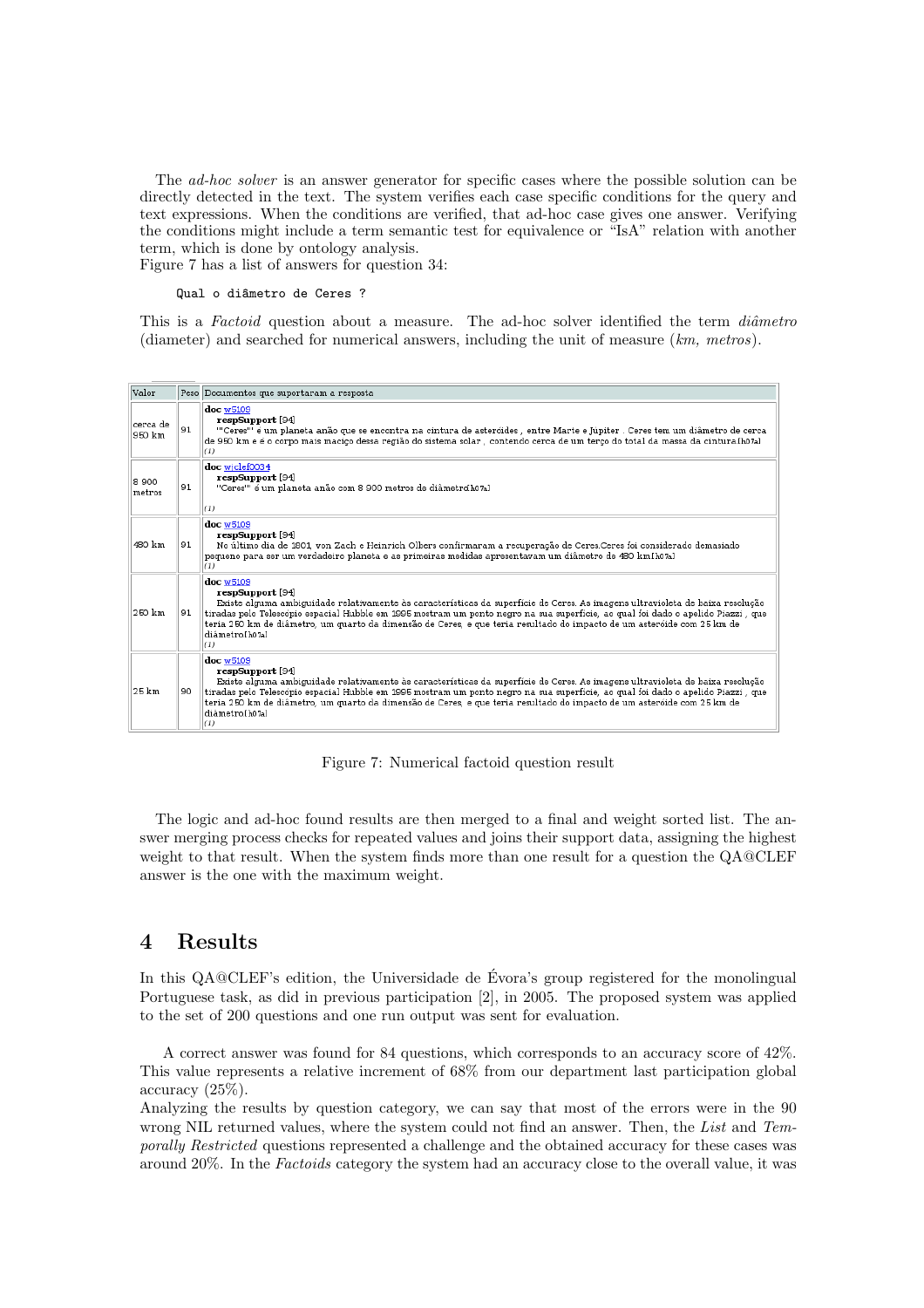|                                                   |  |  |  | 39.62%. The best relative accuracy result was achieved in the <i>Definition</i> question type: 61.29%. |  |  |
|---------------------------------------------------|--|--|--|--------------------------------------------------------------------------------------------------------|--|--|
| Table 1 shows the accuracy values in more detail. |  |  |  |                                                                                                        |  |  |

| Question Type         | #              | Right | Wrong | Unsupported | Inexact | Accuracy  |
|-----------------------|----------------|-------|-------|-------------|---------|-----------|
| Nil                   | $111$ returned | 12    | 99    |             |         | 10.81\%   |
| Temporally Restricted | 19             |       | 15    |             |         | $21.05\%$ |
| Definition            |                | 19    |       |             |         | 61.29%    |
| Lists                 | 10             |       |       |             |         | $20.00\%$ |
| Factoids              | 159            | 63    | 90    |             |         | $39.62\%$ |
| All Questions         | 200            | 84    | 103   |             |         | 42.00%    |

Table 1: System accuracy results in QA@CLEF-2007

The overall Confidence Weighted Score over all assessed questions is 39.048/200 or 0.19524. Comparing the current overall accuracy with the obtained in our department previous participation we believe this system produced good results. However, it needs some improvements as explained in the next section.

# 5 Conclusions and Future Work

In this paper we describe our Question Answering System for QA@CLEF-2007. Compared with the system we used in 2005, the Senso system has a different methodology and is based in a different ontology. The results obtained are quite satisfactory and better since our last participation.

A preliminary analysis on the incorrect answers showed that some questions had no candidate documents where to search for an answer. This means that the Lucene query used for document retrieval failed in those cases.

Our semantic analyzer also had some problems with DRS generation, while analyzing the morphosyntactical representation of non-trivial sentences. Other problems were related to incorrect pragmatic analysis, in the logic solver, due to ontology limitations and some lack of precision on the semantic information taken from the text sentences.

The Lucene search engine indexes all text collections and gives the system a list of documents that may have an answer and need detailed analysis. This was important to avoid problems with time constraints, because some of the hard work is now done only over the selected documents. However, we need to correct the way the Lucene text search query is built, to fetch the answer candidate documents where it currently cannot do it.

We also intend to improve the Senso ontology. Since many operations in our methodology depend on it's content, it should be manually revised and extended. Along with this, some disambiguation tool would help for better precision when a sentence concept is being related with an ontology existent term.

In a future QA@CLEF participation we intend to apply our system to other languages besides the Portuguese monolingual task.

# References

[1] Paulo Quaresma, Luis Quintano, Irene Rodrigues, José Saias and Pedro Salgueiro. The University of Évora approach to  $QA@CLEF-2004$ . CLEF 2004 Working Notes.